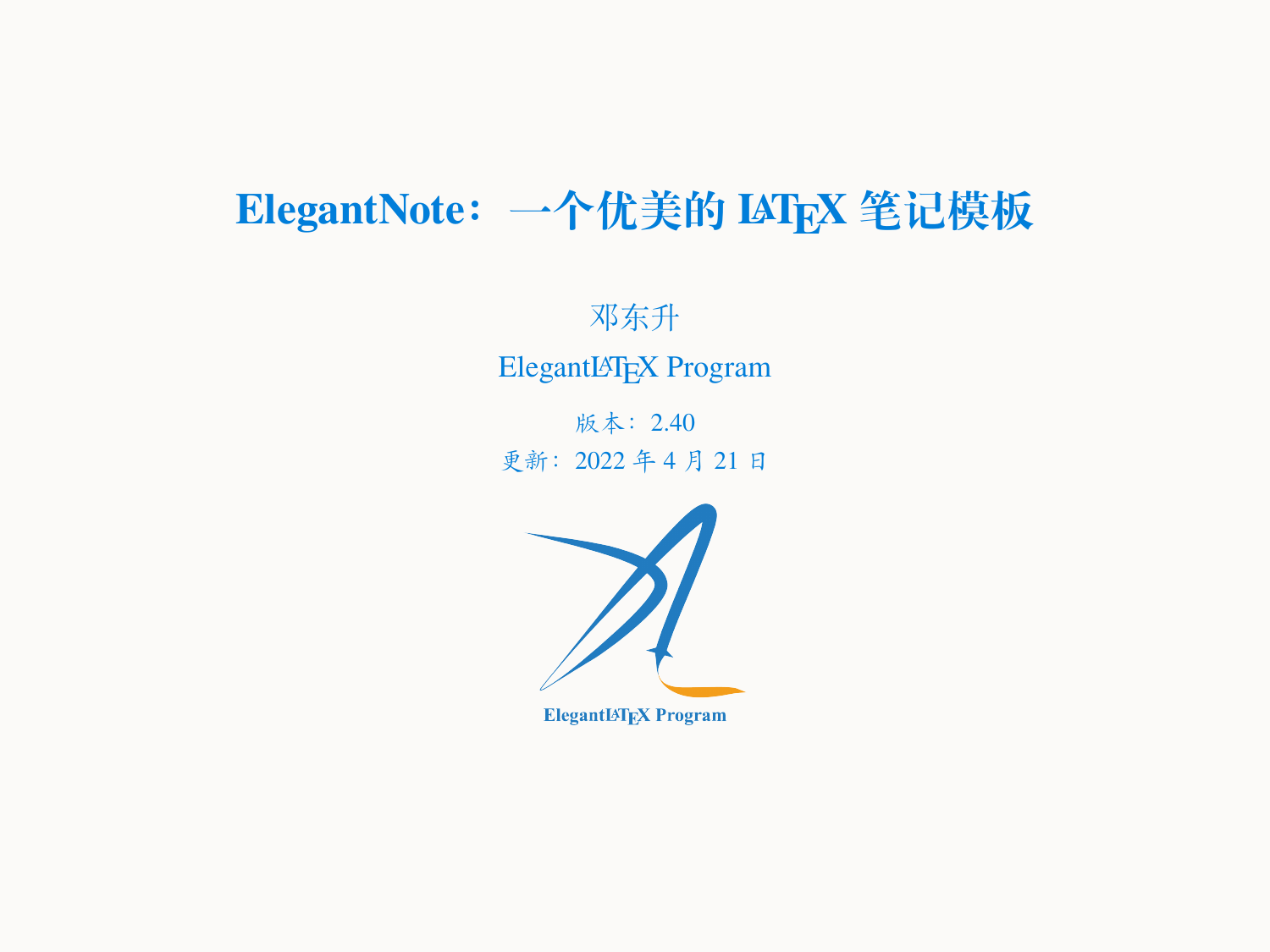### **1 ElegantNote 使用说明**

新版 ElegantNote 是基于标准的 LATEX 文类 article 重新设计的, 格式更加简化的笔记模板! 本模板 支持两种编译方式,pdfLATEX 和 XaLATEX,英文模式下请使用 pdfLATEX 进行编译,中文模式下务必使 用 XALATEX。

新模板有下面几个特性:

- 纸张模式:护眼模式(geye)和朦胧模式(hazy);
- •适配不同设备,包括 Pad(默认),Screen(幻灯片),Kindle,PC(双页),通用(A4 纸张);
- 5 套颜色主题, 分别是: blue (默认)、green、cyan、sakura 和 black;
- 语言支持:中文(默认),英文;
- 支持 pdfl4TFX 和 X7L4TFX 编译;
- 更加美观的图表标题格式,列表环境,数学字体等;
- 全局字体大小支持: 8pt, 9pt, 10pt, 11pt, 12pt, 14pt, 17pt, 和 20pt;
- 支持 newtx 以及 mtpro2 数学字体设置;
- 中文字体支持方正字体或者自定义字体;
- 英文模式通过 bibstyle 选项(默认为 apalike)支持参考文献格式修改;
- 。支持参考格式显示格式修改 cite 可选为 authoryear、numbers (默认)和 super。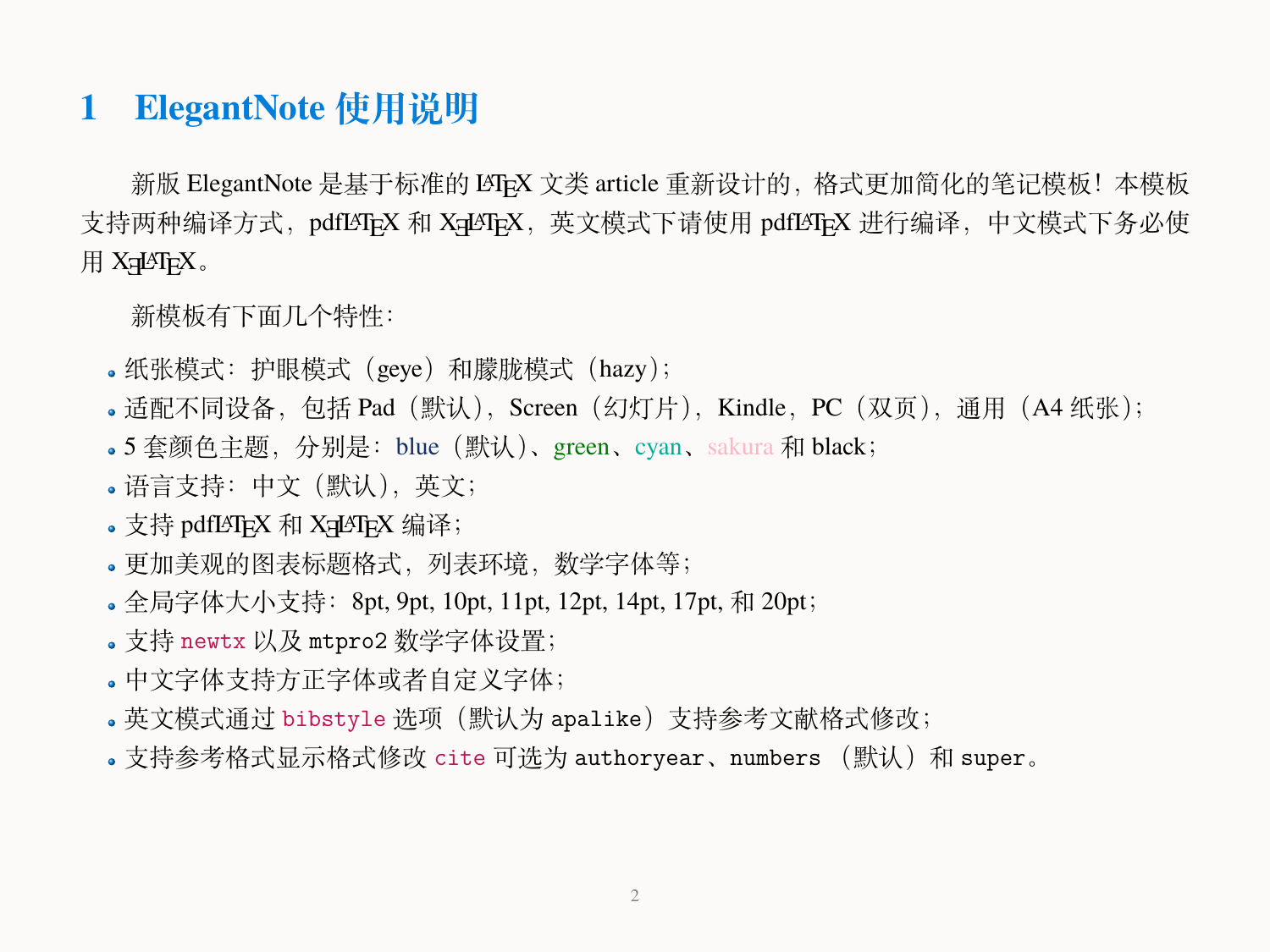### **1.1 模板模式**

本模板增加了模式选项,分别有护眼模式(mode=geye)和朦胧模式(mode=hazy)。其中护眼模 式设置纸张底色为绿豆沙颜色,而朦胧模式为淡蓝色,开启的方法如下:

```
\documentclass[geye]{elegantnote} % or
\documentclass[mode=geye]{elegantnote}
\documentclass[hazy]{elegantnote} % or
```

```
\documentclass[mode=hazy]{elegantnote}
```

```
评论 如果你想为自己的文档添加底色,可以在导言区添加下面设置:
\definecolor{geyecolor}{RGB}{199 ,237 ,204}
\pagecolor{geyecolor}
```
#### **1.2 设备选择**

为了让笔记方便在不同设备上阅读,免去切边,缩放等操作,本模板适配不同的设备,分别为 Pad  $(\mathbb{R} \mathcal{H})$ , Kindle, PC, A4.

新增: 为了方便展示笔记, 2.20 版本新增了 device=screen 设备选项, 大小为 MS Powerpoint 的 纸张大小,比例为 4:3 (2019/12/06)。

不同屏幕的选择为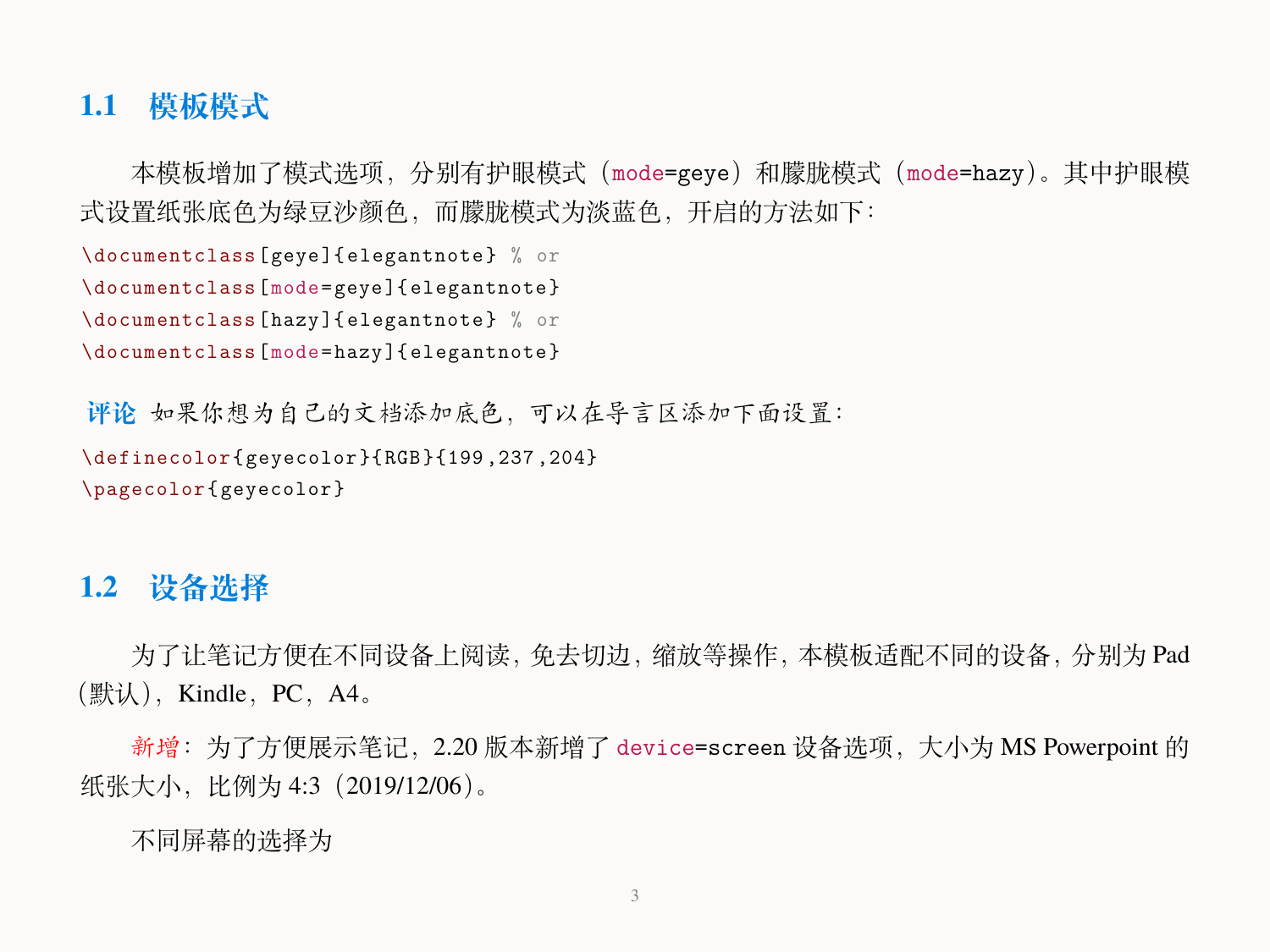\documentclass[device=pad]{elegantnote} % ipad screen size \documentclass[device=kindle]{elegantnote} % kindle screen size \documentclass[device=pc]{elegantnote} % double pages for pc \documentclass[device=normal]{elegantnote} % a4 normal page \documentclass[device=screen]{elegantnote} % 4:3 PPT size

**注** 也可以采取直接赋值的方法选择屏幕,比如:

```
\documentclass[pad]{elegantnote}
\documentclass[kindle]{elegantnote}
\documentclass[pc]{elegantnote}
\documentclass[normal]{elegantnote}
\documentclass[screen]{elegantnote}
```
**注** 如果想要正常的 A4 大小的 PDF,需要选择 device=normal。

#### **1.3 数学字体选项**

本模板定义了一个数学字体选项(math),可选项有三个:

- 1. math=cm (默认), 使用 LATFX 默认数学字体 (推荐, 无需声明);
- 2. math=newtx,使用 newtxmath 设置数学字体(潜在问题比较多)。
- 3. math=mtpro2,使用 mtpro2 宏包设置数学字体,要求用户已经成功安装此宏包。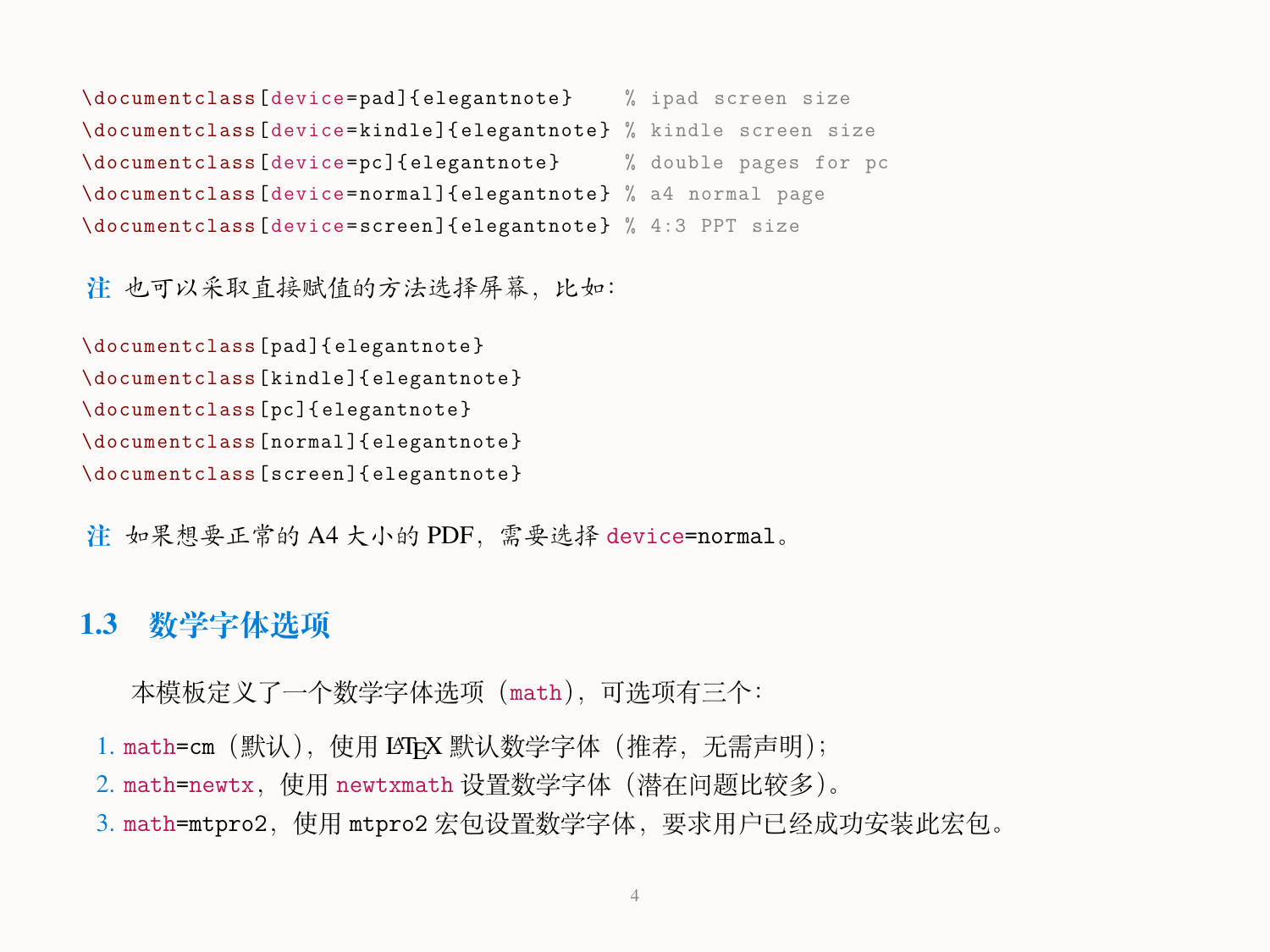#### **1.4 中文字体选项**

模板提供中文字体选项 chinesefont,可选项有

- 1. ctexfont:默认选项,使用 ctex 宏包根据系统自行选择字体,可能存在字体缺失的问题,更多内 容参考 ctex 宏句[官方文档](https://ctan.org/pkg/ctex) $^1$ 。
- 2. founder:方正字体选项(需要用户安装字体),调用 ctex 宏包并且使用 fontset=none 选项,然 后设置字体为方正四款免费字体,方正字体下载注意事项见后文。
- 3. nofont:调用 ctex 宏包并且使用 fontset=none 选项,不设定中文字体,用户可以自行设置中文 字体,具体见后文。
- 注意: 使用 founder 选项或者 nofont 时, 必须使用 XqLAT<sub>E</sub>X 进行编译。

#### **1.4.1 方正字体选项**

由于使用 ctex 宏包默认调用系统已有的字体,部分系统字体缺失严重,因此,用户希望能够使 用其它字体,我们推荐使用方正字体。方正的方正书宋、**方正黑体**、方正楷体、方正仿宋四款字体均 可免费试用,且可用于商业用途。用户可以自行从[方正字体官网下](http://www.foundertype.com/)载此四款字体,在下载的时候请**务 必**注意选择 GBK 字符集,也可以使用 LATEX [工作室提](https://www.latexstudio.net/)供的[方正字体,提取码为:](https://pan.baidu.com/s/1BgbQM7LoinY7m8yeP25Y7Q)njy9 进行安装。安装 时,Win 10 用户请右键选择为全部用户安装,否则会找不到字体。

<sup>1</sup>可以使用命令提示符,输入 texdoc ctex 调出本地 ctex 宏包文档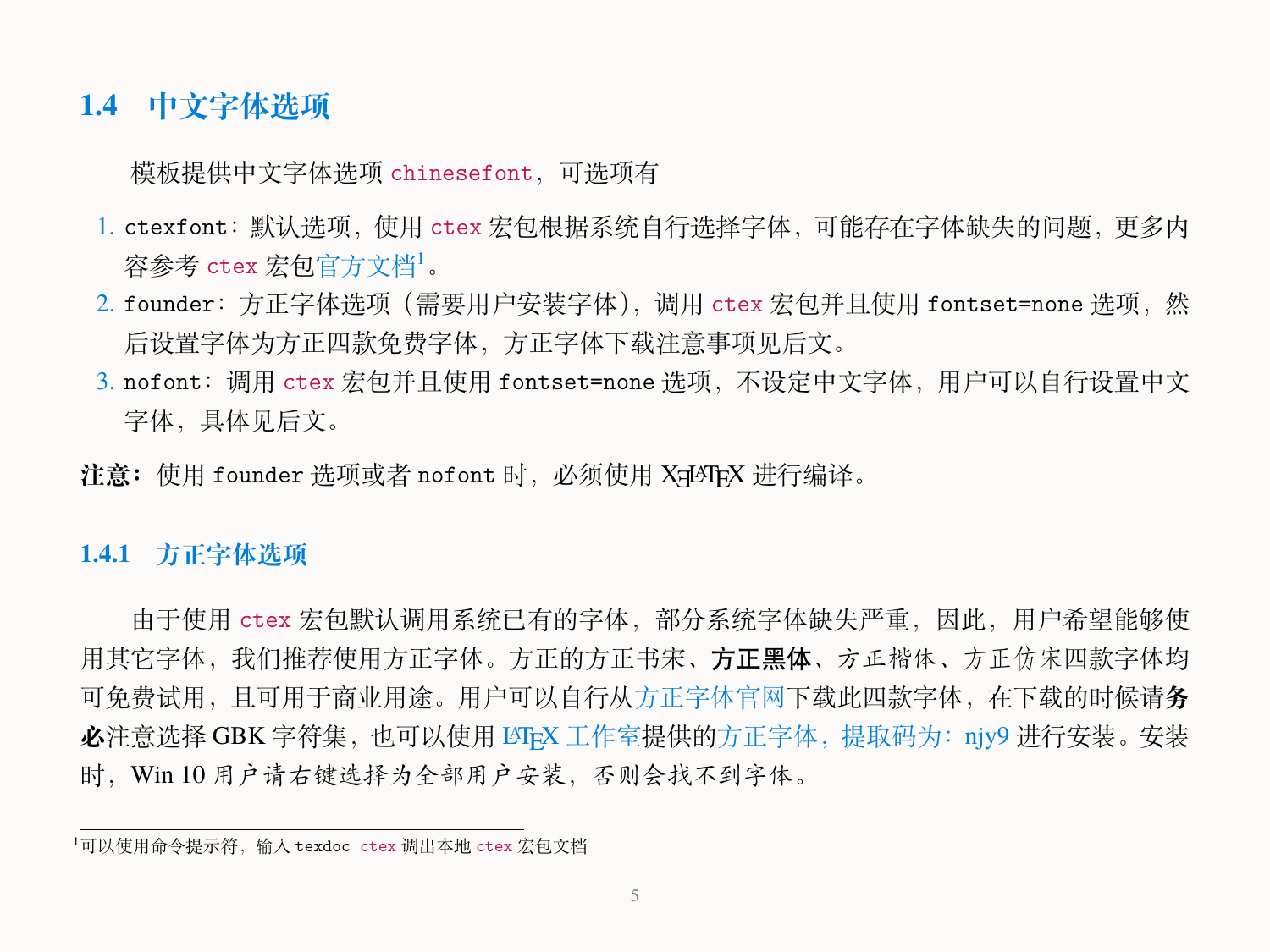| 待付款<br>全部字体订单<br>已完成                                            |           |          |     | 字体/订单号 | 搜索                  |  |
|-----------------------------------------------------------------|-----------|----------|-----|--------|---------------------|--|
| 如果订单中包含方正黑体、方正书宋、方正仿宋、方正楷体这四款字体,针对"商业发布"使用方式免费,其它字体仅用于"个人非商业"使用 |           |          |     |        |                     |  |
| 字体名称                                                            | 编码        | 单价       | 实付价 | 交易状态   | 操作                  |  |
| 订单号: C20200204164821OW1F                                        |           |          |     |        | 2020-02-04 16:48:21 |  |
| 方正仿宋_GBK ● 免费商用                                                 | 简繁扩展(GBK) | $¥$ 0.00 | 免费  | 已完成    | 下载字体                |  |
| 方正黑体_GBK ● 免费商用                                                 | 简繁扩展(GBK) | $¥$ 0.00 |     |        |                     |  |
| 方正书宋_GBK ● 免费商用                                                 | 简繁扩展(GBK) | $¥$ 0.00 |     |        |                     |  |
| 方正楷体_GBK ● 免费商用                                                 | 简繁扩展(GBK) | $¥$ 0.00 |     |        |                     |  |

#### **1.4.2 其他中文字体**

如果你想完全自定义字体<sup>2</sup>,你可以选择 chinesefont=nofont,然后在导言区设置,参考代码如 下:

```
\setCJKmainfont[BoldFont={FZHei -B01},ItalicFont={FZKai -Z03}]{ FZShuSong -Z01}
\setCJKsansfont[BoldFont={FZHei -B01}]{FZKai -Z03}
\setCJKmonofont[BoldFont={FZHei -B01}]{ FZFangSong -Z02}
```
<sup>2</sup>这里仍然以方正字体为例。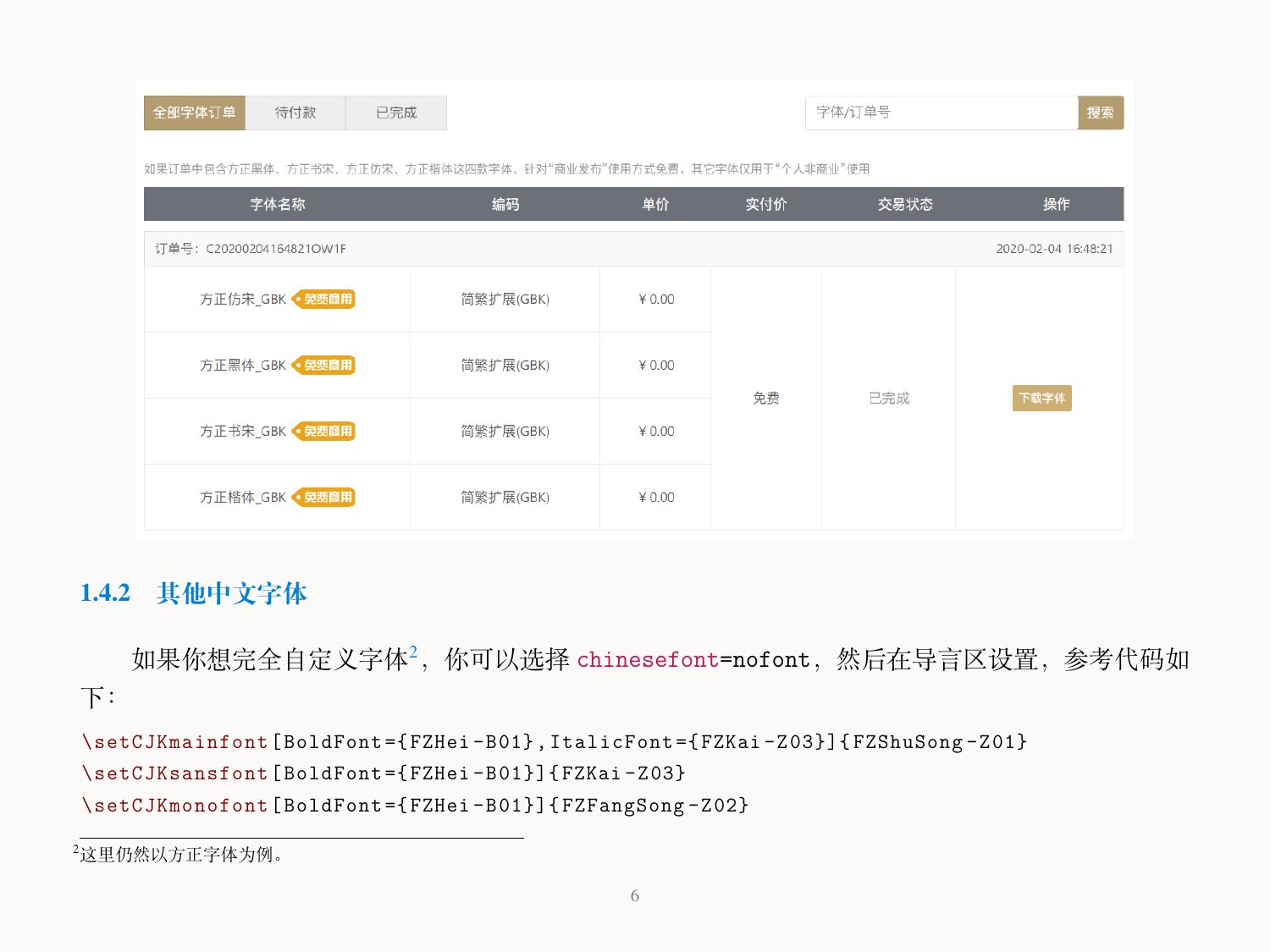```
\setCJKfamilyfont{zhsong}{FZShuSong -Z01}
\setCJKfamilyfont{zhhei}{FZHei -B01}
\setCJKfamilyfont{zhkai}[BoldFont={FZHei -B01}]{FZKai -Z03}
\setCJKfamilyfont{zhfs}[BoldFont={FZHei -B01}]{ FZFangSong -Z02}
\newcommand *{\songti}{\CJKfamily{zhsong}}
\newcommand *{\heiti}{\CJKfamily{zhhei}}
\newcommand *{\kaishu}{\CJKfamily{zhkai}}
\newcommand *{\fangsong}{\CJKfamily{zhfs}}
```
#### **1.5 颜色主题**3

本模板内置 5 套颜色主题, 分别是 blue (默认), green, cyan, sakura 和 black。如果不需要颜色, 可以选择黑色(black)主题。颜色主题的设置方法:

```
\documentclass[green]{elegantnote}
\documentclass[color=green]{elegantnote}
```

```
...
\documentclass[black]{elegantnote}
\documentclass[color=black]{elegantnote}
```
<sup>3</sup>测试章节脚注。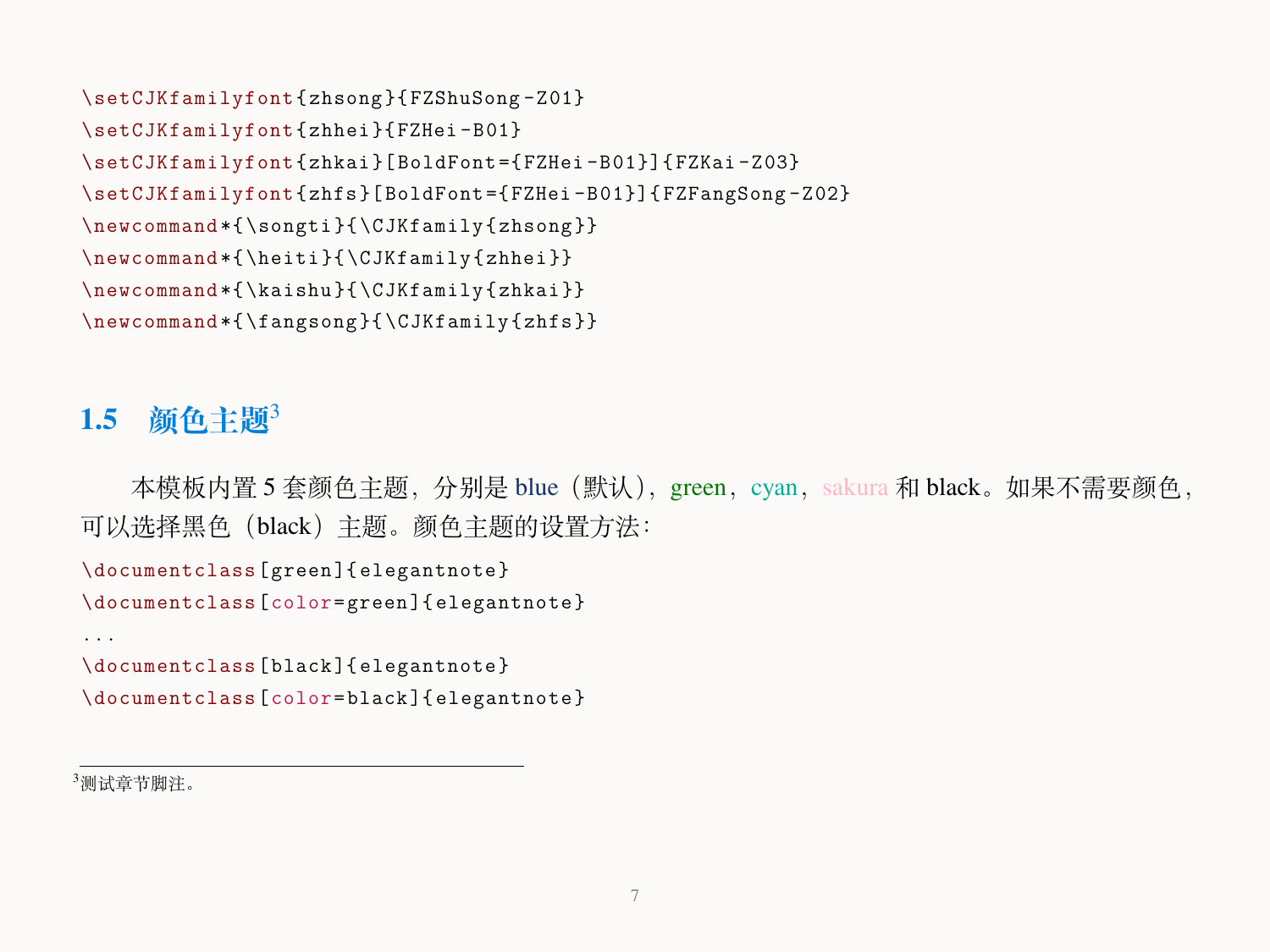# **1.6 语言模式**

本模板内含两套语言环境,改变语言环境会改变图表标题的引导词(图,表),文章结构词(比如 目录,参考文献等),以及定理环境中的引导词(比如定理,引理等)。不同语言模式的启用如下: \documentclass[cn]{elegantnote} \documentclass[lang=cn]{elegantnote} \documentclass[en]{elegantnote} \documentclass[lang=en]{elegantnote}

h 只有中文模式才可输入中文,如果需要在英文模式下输入中文,可以自行添加 ctex 宏包<sup>4</sup>或者使 用 xeCJK 宏包设置字体。另外如果在笔记中使用了抄录环境(lstlisting),并且里面有中文字符,请 务必使用 XqLATFX 编译。

### **1.7 定理类环境**

此模板采用了 amsthm 中的定理样式, 使用了 4 类定理样式, 所包含的环境分别为

- 定理类: theorem, lemma, proposition, corollary;
- 定义类: definition, conjecture, example;
- 备注类: remark, note, case;
- 证明类: proof。

<sup>4</sup>需要使用 scheme=plain 选项才不会把标题改为中文。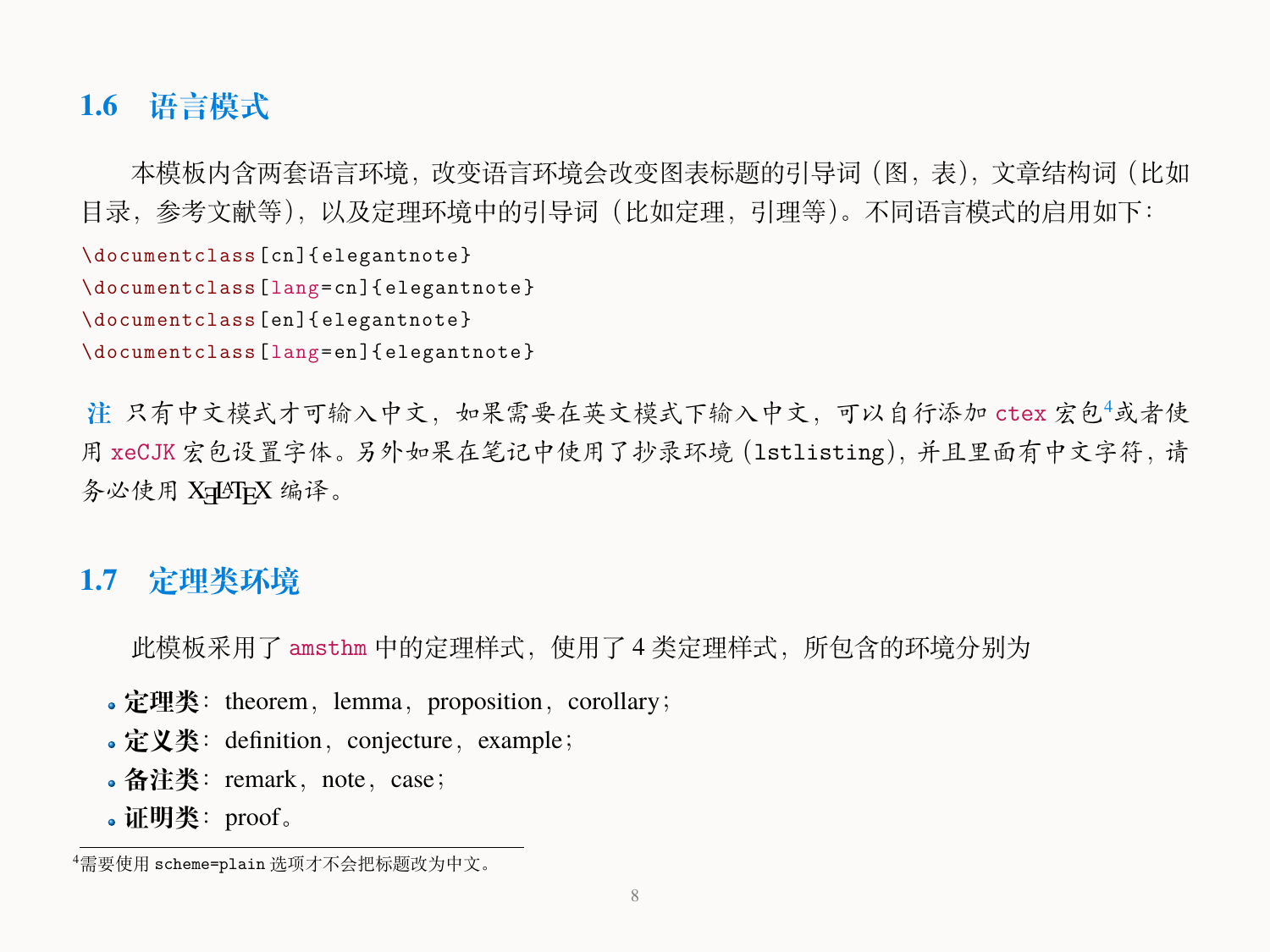**评论** 在选用 lang=cn 时,定理类环境的引导词全部会改为中文。

#### **2 写作示例**

我们将通过三个步骤定义可测函数的积分。首先定义非负简单函数的积分。以下设 *E* 是 *R<sup>n</sup>* 中的 可测集。

 $\hat{\mathbf{z}}$ 义 2.1 (可积性) 设  $f(x) = \sum^{k}$ *i*=1 *aiχ<sup>A</sup><sup>i</sup>* (*x*) 是 *E* 上的非负简单函数,其中 *{A*1*, A*2*, . . .*, *Ak}* 是 *E* 上的一 个可测分割,*a*1*, a*2*, . . . , a<sup>k</sup>* 是非负实数。定义 *f* 在 *E* 上的积分为 1. 3

$$
\int_{E} f dx = \sum_{i=1}^{k} a_i m(A_i). \tag{1}
$$

一般情况下 0 *≤* ∫ *E f dx ≤ ∞*。若 ∫ *E f dx < ∞*,则称 *f* 在 *E* 上可积。

一个自然的问题是,Lebesgue 积分与我们所熟悉的 Riemann 积分有什么联系和区别?之后我们将 详细讨论 Riemann 积分与 Lebesgue 积分的关系。这里只看一个简单的例子。设 *D*(*x*) 是区间 [0*,* 1] 上 的 Dirichlet 函数。即  $D(x) = \chi_{Q_0}(x)$ ,其中  $Q_0$  表示  $[0,1]$  中的有理数的全体。根据非负简单函数积分 的定义,*D*(*x*) 在 [0*,* 1] 上的 Lebesgue 积分为

$$
\int_0^1 D(x)dx = \int_0^1 \chi_{Q_0}(x)dx = m(Q_0) = 0
$$
\n(2)

即 *D*(*x*) 在 [0*,* 1] 上是 Lebesgue 可积的并且积分值为零。但 *D*(*x*) 在 [0*,* 1] 上不是 Riemann 可积的。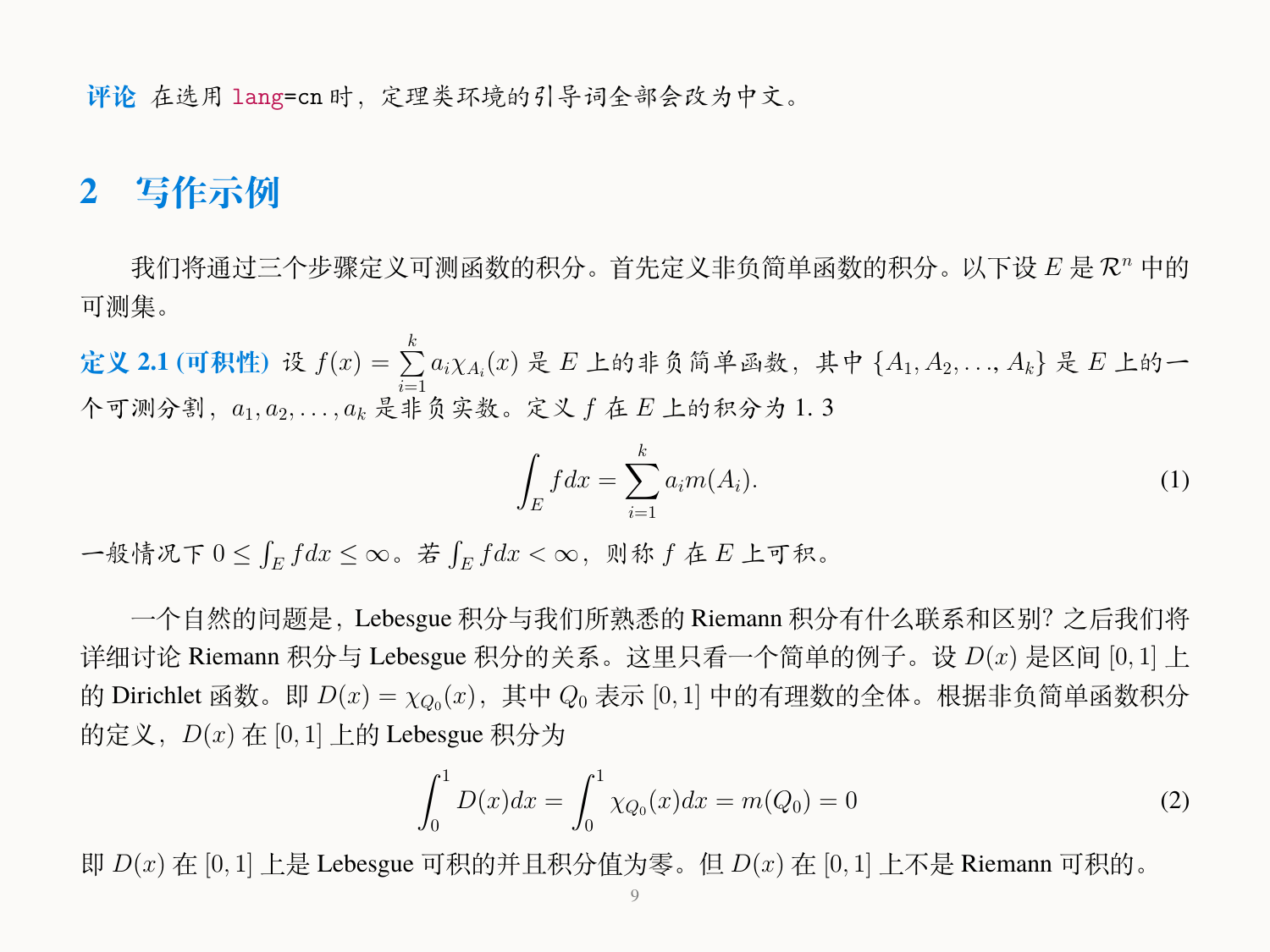|       | (1)          | (2)       |
|-------|--------------|-----------|
| 燃油效率  | $-238.90***$ | $-49.51$  |
|       | (53.08)      | (86.16)   |
| 汽车重量  |              | $1.75***$ |
|       |              | (0.641)   |
| 常数项   | 11253.00***  | 1946.00   |
|       | (1171.00)    | (3597.00) |
| 观测数   | 74           | 74        |
| $R^2$ | 0.220        | 0.293     |
|       |              |           |

**表 1:** 燃油效率与汽车价格

<span id="page-9-0"></span>**定理 2.1 (Fubini 定理)** 若 *f*(*x, y*) 是 *R<sup>p</sup> × R<sup>q</sup>* 上的非负可测函数,则对几乎处处的 *x ∈ R<sup>p</sup>*,*f*(*x, y*) 作 为 *y* 的函数是 *R<sup>q</sup>* 上的非负可测函数,*g*(*x*) = ∫ *<sup>R</sup><sup>q</sup> f*(*x, y*)*dy* 是 *R<sup>p</sup>* 上的非负可测函数。并且

$$
\int_{\mathcal{R}^p \times \mathcal{R}^q} f(x, y) dx dy = \int_{\mathcal{R}^p} \left( \int_{\mathcal{R}^q} f(x, y) dy \right) dx.
$$
 (3)

 **证明**. Let *z* be some element of  $xH \cap yH$ . Then  $z = xa$  for some  $a \in H$ , and  $z = yb$  for some  $b \in H$ . If *h* is any element of *H* then  $ah \in H$  and  $a^{-1}h \in H$ , since *H* is a subgroup of *G*. But  $zh = x(ah)$  and *xh* = *z*( $a^{-1}h$ ) for all  $h \in H$ . Therefore *zH* ⊂ *xH* and  $xH \subset zH$ , and thus  $xH = zH$ . Similarly  $yH = zH$ , and thus  $xH = yH$ , as required.

回归分析(regression analysis) 是确定两种或两种以上变量间相互依赖的定量关系的一种统计分析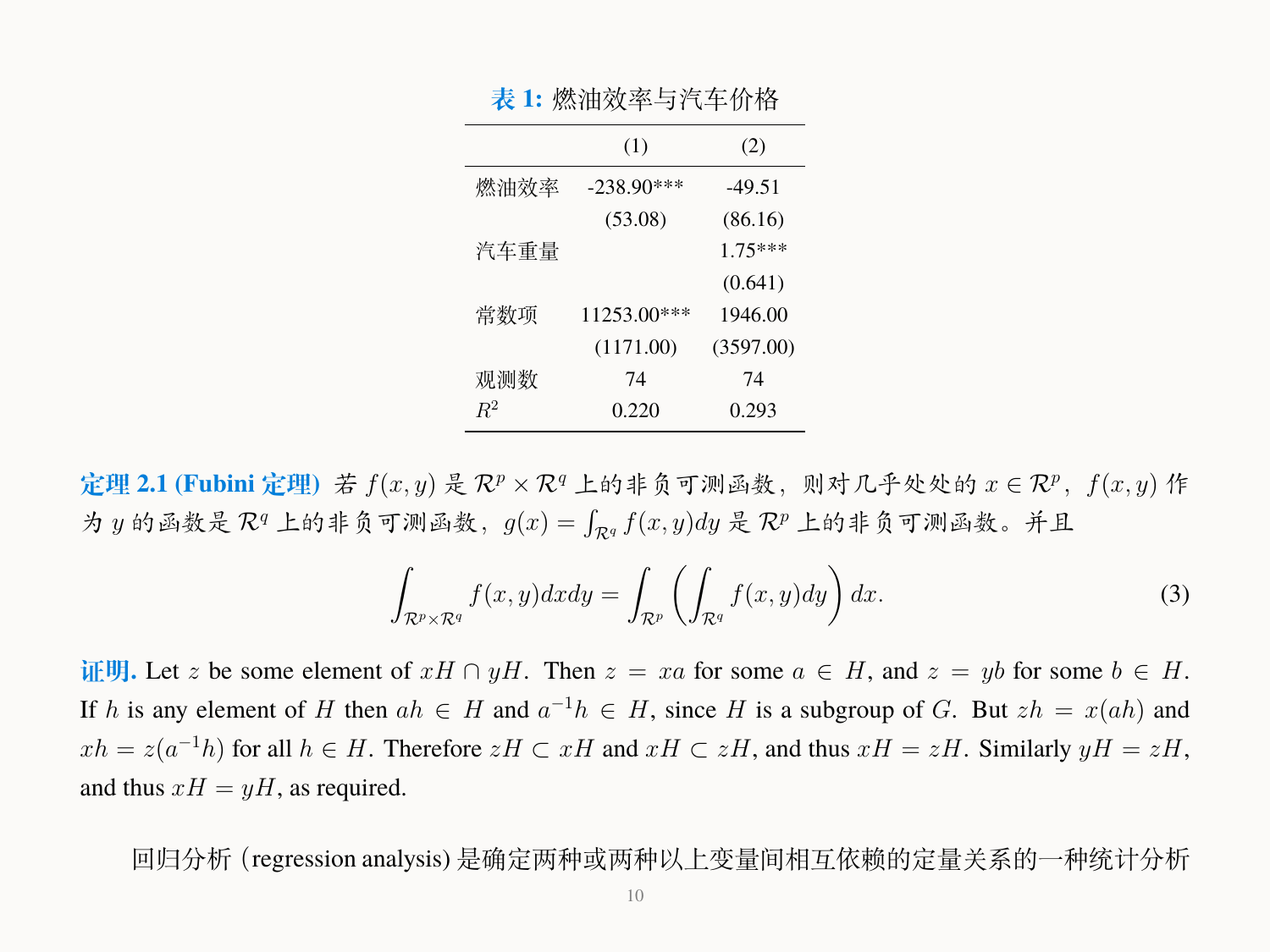方法。根据定理 [2.1](#page-9-0),其运用十分广泛,回归分析按照涉及的变量的多少,分为一元回归和多元回归 分析;按照因变量的多少,可分为简单回归分析和多重回归分析;按照自变量和因变量之间的关系类 型,可分为线性回归分析和非线性回归分析。

# **3 致谢**

特别感谢 [sikouhjw](https://github.com/sikouhjw) 和 [syvshc](https://github.com/syvshc) 长期以来对于 Github 上 issue 的快速回应, 以及各个社区论坛对于 ElegantLaTeX 相关问题的回复。特别感谢 ChinaTeX 以及 LaTeX [工作室](http://www.latexstudio.net/) 对于本系列模板的大力宣传与 推广。

如果你喜欢我们的模板,你可以在 Github 上收藏我们的模板。

# **4 常见问题 FAQ**

1). 如何删除版本信息?

导言区不写 \version{x.xx} 即可。

2). 如何删除日期?

与版本 \version 不同的是,导言区不写或注释 \date 的话,仍然会打印出当日日期,原因是 \date 有默认参数。如果不需要日期的话,日期可以留空即可,也即 \date{}。

3). 如何获得中文日期?